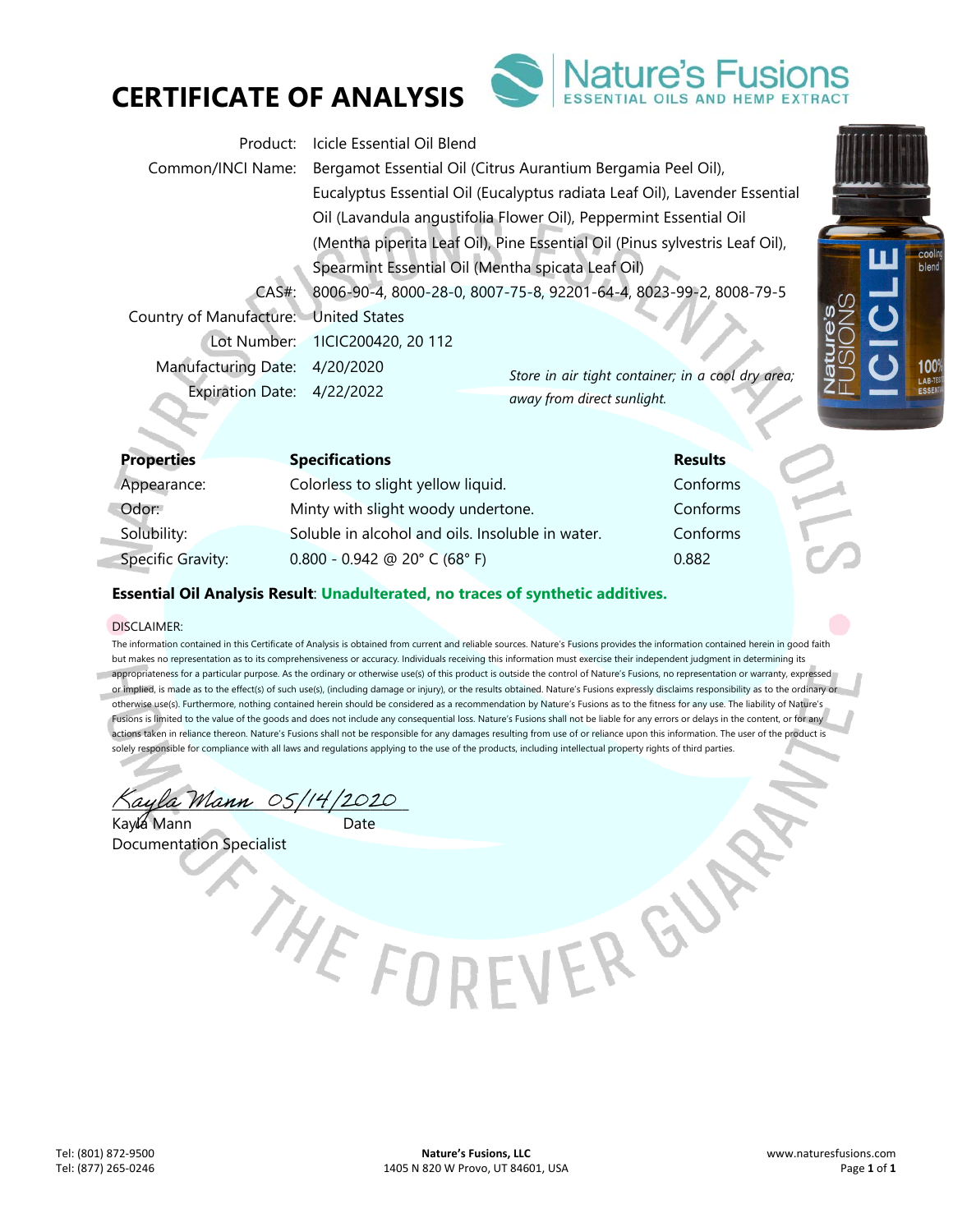



| Product:                              | Icicle Essential Oil Blend                                                  |  |  |
|---------------------------------------|-----------------------------------------------------------------------------|--|--|
| Common/INCI Name:                     | Bergamot Essential Oil (Citrus Aurantium Bergamia Peel Oil),                |  |  |
|                                       | Eucalyptus Essential Oil (Eucalyptus radiata Leaf Oil), Lavender Essential  |  |  |
|                                       | Oil (Lavandula angustifolia Flower Oil), Peppermint Essential Oil           |  |  |
|                                       | (Mentha piperita Leaf Oil), Pine Essential Oil (Pinus sylvestris Leaf Oil), |  |  |
|                                       | Spearmint Essential Oil (Mentha spicata Leaf Oil)                           |  |  |
| $CAS#$ :                              | 8006-90-4, 8000-28-0, 8007-75-8, 92201-64-4, 8023-99-2, 8008-79-5           |  |  |
| Country of Manufacture: United States |                                                                             |  |  |
|                                       | Lot Number: 1ICIC191023, 19 296                                             |  |  |
| <b>Manufacturing Date:</b>            | 10/23/2019<br>Store in air tight container; in a cool dry area;             |  |  |
| Expiration Date: 10/23/2021           | $^{\prime}\bar{\Pi}$<br>away from direct sunlight.                          |  |  |
|                                       |                                                                             |  |  |

| <b>Properties</b>        | <b>Specifications</b>                            | <b>Results</b> |
|--------------------------|--------------------------------------------------|----------------|
| Appearance:              | Colorless to slight yellow liquid.               | Conforms       |
| Odor:                    | Minty with slight woody undertone.               | Conforms       |
| Solubility:              | Soluble in alcohol and oils. Insoluble in water. | Conforms       |
| <b>Specific Gravity:</b> | $0.800 - 0.942$ @ 20° C (68° F)                  | 0.882          |

# **Essential Oil Analysis Result**: **Unadulterated, no traces of synthetic additives.**

## DISCLAIMER:

The information contained in this Certificate of Analysis is obtained from current and reliable sources. Nature's Fusions provides the information contained herein in good faith but makes no representation as to its comprehensiveness or accuracy. Individuals receiving this information must exercise their independent judgment in determining its appropriateness for a particular purpose. As the ordinary or otherwise use(s) of this product is outside the control of Nature's Fusions, no representation or warranty, expressed or implied, is made as to the effect(s) of such use(s), (including damage or injury), or the results obtained. Nature's Fusions expressly disclaims responsibility as to the ordinary or otherwise use(s). Furthermore, nothing contained herein should be considered as a recommendation by Nature's Fusions as to the fitness for any use. The liability of Nature's Fusions is limited to the value of the goods and does not include any consequential loss. Nature's Fusions shall not be liable for any errors or delays in the content, or for any actions taken in reliance thereon. Nature's Fusions shall not be responsible for any damages resulting from use of or reliance upon this information. The user of the product is solely responsible for compliance with all laws and regulations applying to the use of the products, including intellectual property rights of third parties.

\_\_\_\_\_\_\_\_\_\_\_\_\_\_\_\_\_\_\_\_\_\_\_\_\_\_\_\_\_\_\_\_\_\_\_\_\_\_\_\_\_\_\_\_\_\_

Kayla Mann Date Documentation Specialist

THE FORFVER GY

cooli blend

> 100° LAB-TE<br>ESSEN